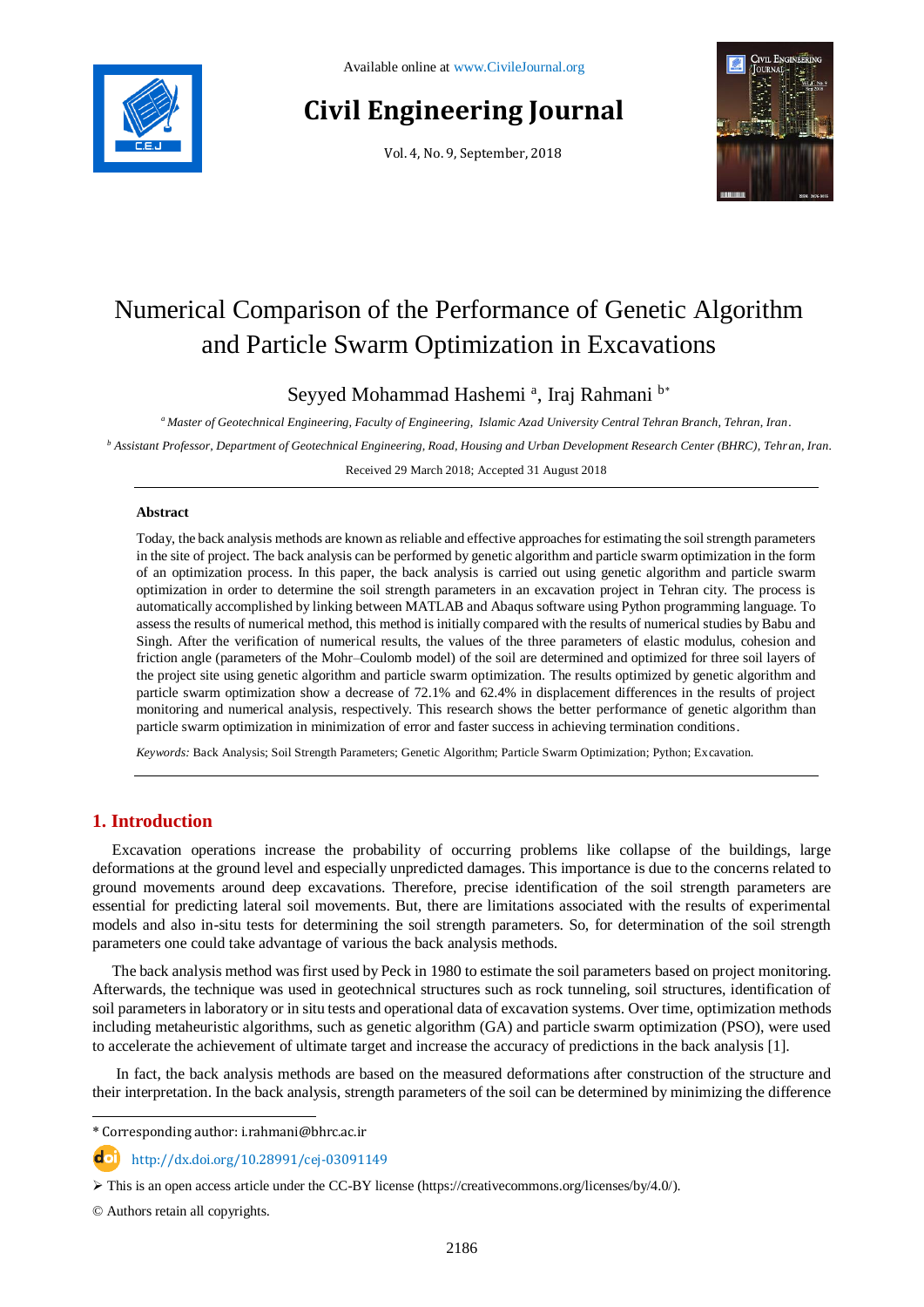between the measured results after construction of the projects and numerical analysis. The back analysis provides the conditions for establishing a relationship between measured and predicted results [2, 3]. Given that the back analysis methods are named by measuring many quantities, one of the most important of these is displacement. Displacement back analysis methods are divided into two direct and indirect categories. The direct method is based on optimization and the indirect method is based on mathematical formulation [2].

### **1.1. Direct and Indirect Displacement Back Analysis**

Direct displacement back analysis method is based on reducing the difference between the field measurements and results calculated by numerical analysis. So, at first, the error (objective) function can be used to describe the difference. The performance of optimization methods, such as the genetic algorithm and particle swarm optimization algorithm, is in a way that minimize the difference within an automated process without human intervention. A disadvantage of direct method is associated with time consuming repetitive calculations [4]. But the indirect displacement back analysis method is based on mathematical formulation. This method has a lot of complexities which limit its use, but its main advantage is elimination of repetitive calculations that greatly reduces the time of computation [2].

# **2. Genetic Algorithm (GA)**

Genetic algorithm is one of the most powerful metaheuristic algorithm by which complex problems can be optimized. This algorithm is created based on the theory of evolution of organisms in nature. This algorithm was first introduced by John Holland at University of Michigan in 1975 and its basic principles were then developed by Professor Goldberg in 1989 and Renders in 1994. In fact, the genetic algorithm is a computer search method based on the structure of genes and chromosomes that uses operators such as selection, crossover and mutation for reproduction and survival of the best children of parents. Based on such method, this optimization program is developed in FORTRAN for geotechnical studies by 3S-R laboratory [5-7]. Four important stages in the genetic algorithm are as follows:

- Defining the research space.
- Encoding individuals and populations.
- Generating an initial population.
- Selection, crossover and mutation.

#### **2.1. Defining the Research Space**

The problem is solved as a minimization problem for  $N_p$  parameters in the  $N_p$ -dimension space. If each parameter is considered as P, restricted to authorized values of P between a minimum ( $P_{min}$ ) and a maximum ( $P_{max}$ ).

#### **2.2. Encoding Individuals and Populations**

A number of bytes  $(N_b)$  with each encoded binary parameter are forming a gene. The research space is meshed into  $(2^{Nb})^{Np}$  elements, the choice of N<sub>b</sub> is linked to the parameter values. Several genes form an individual (one point of the research space) and a set of  $N_i$  individuals forms a population.

#### **2.3. Generating an Initial Population**

Initial population is chosen in the research space. The objective function is evaluated by finite element method calculation.

#### **2.4. Selection, Crossover and Mutation**

Given the minimum value of objective function, only the best  $N_i/3$  individuals is selected for the next population. In the next population, the best individuals will be considered as parents. The parents are randomly crossed over to generate new pairs of individuals. This process continues until  $2 N_i/3$  new individuals (children), are generated. When the parents and children generate a new population together with  $N_i$  children, some children are randomly mutated and modified to diversify the population [1, 9 and 10].

# **3. Particle Swarm Optimization (PSO)**

Particle swarm optimization algorithm is one of the most powerful metaheuristic algorithms. This algorithm was created by James Kennedy (social psychologist) and Russell Eberhart (electrical engineer) in 1995. They aimed to produce a model of social collaboration and community based on mathematics that led to a kind of computational intelligence. In 1992, they initially began their work on the collective behavior of birds for finding food. Their efforts led to the creation of particle swarm optimization (PSO) algorithm which later became widely used in optimization problems. In this algorithm, each organism is seen as a particle spread in the research space, whose ultimate target is to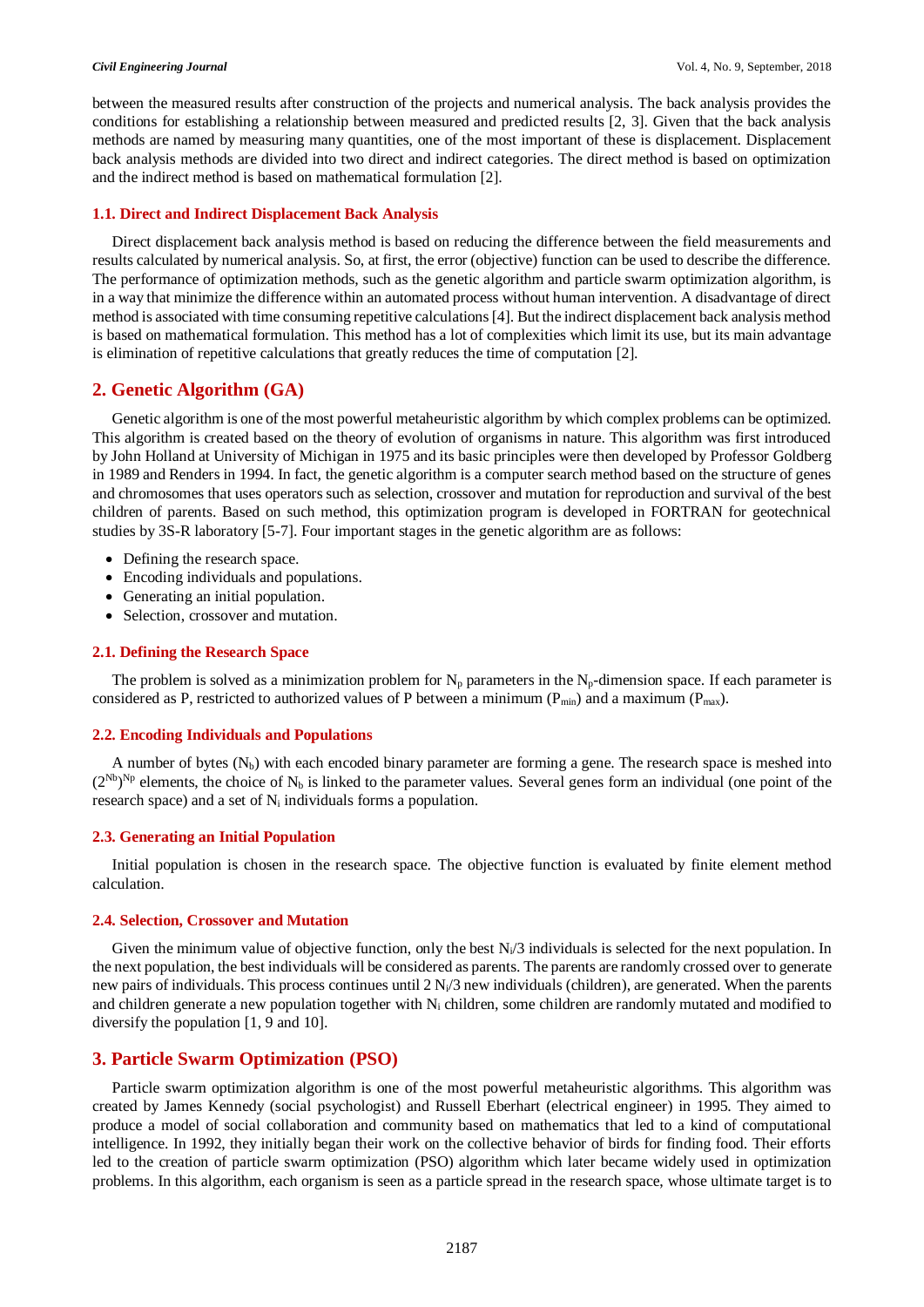determine and minimize the value of objective (error) function [12, 13]. Five important stages in the particle swarm optimization are as follows:

- Estimation and initial positioning to particles.
- Updating the position and velocity of all particles.
- Evaluation of new conditions and competition.
- Satisfaction a termination criterion.
- Introduction of the best results.

#### **3.1. Estimation and Initial Positioning to Particles**

At first, the particles form a population, then positions and velocities in the research space are allocated to each particle and the eligibility of particles is assessed.

#### **3.2. Updating the Position and Velocity of All Particles**

The next position of particles is estimated according to Equation 1 and particles update their velocity according to Equation 2.

$$
x_j^i[t+1] = x_j^i[t] + v_j^i[t+1]
$$
 (1)

$$
v_j^i[t+1] = w \times v_j^i[t] + c_1 r_1 (x_j^{ibest}[t] - x_j^i[t]) + c_2 r_2 (x_j^{gbest}[t] - x_j^i[t])
$$
\n(2)

Where w is the inertia weight which prevents the algorithm being trapped into local optimum; V is the velocity vector in the iteration t; r1 and r2 are random numbers in the region 0 to 1; c1 and c2 are the local and global learning factors (positive constants); x is the position of each particle; *ibest* is a particle best position and *gbest* is a global best position.

#### **3.3. Evaluation of New Conditions and Competition**

After updating for all particles, the new conditions created for each particle are evaluated and the competition is done to compare the performance of particles.

#### **3.4. Satisfaction a Termination Criterion**

The process stops when the algorithm reaches a termination criterion, unless process is iterated from the updating stage.

#### **3.5. Introduction of the Best Results**

After reaching a termination criterion, the best results according to an assessment of the objective function (error) are introduced [14].

### **4. Error Function**

In this paper, the error (objective) function determines the difference between measured and calculated values.

Error = 
$$
\frac{\sum_{i=1}^{N} [u_i - u_i^*]}{\sum_{i=1}^{N} [u_i^*]}
$$
 (3)

Where  $u_i$  is displacement calculated by finite element method in point i;  $u_i^*$  is displacement measured by monitoring in point i; and N is the number of measuring points for a vertical section of wall [15].

## **5. Convergence Criterion**

The convergence used in this study is considered according to Equation (4). The back analysis ends when the criterion is satisfied.

$$
|f(x^{k+1}) - f(x^k)| \le \varepsilon_a \qquad (\varepsilon_a = 0.01)
$$
 (4)

The convergence criterion (Equation 4) is based on the absolute value of change of the error function obtained between two successive iterations is less than the specified tolerance [16].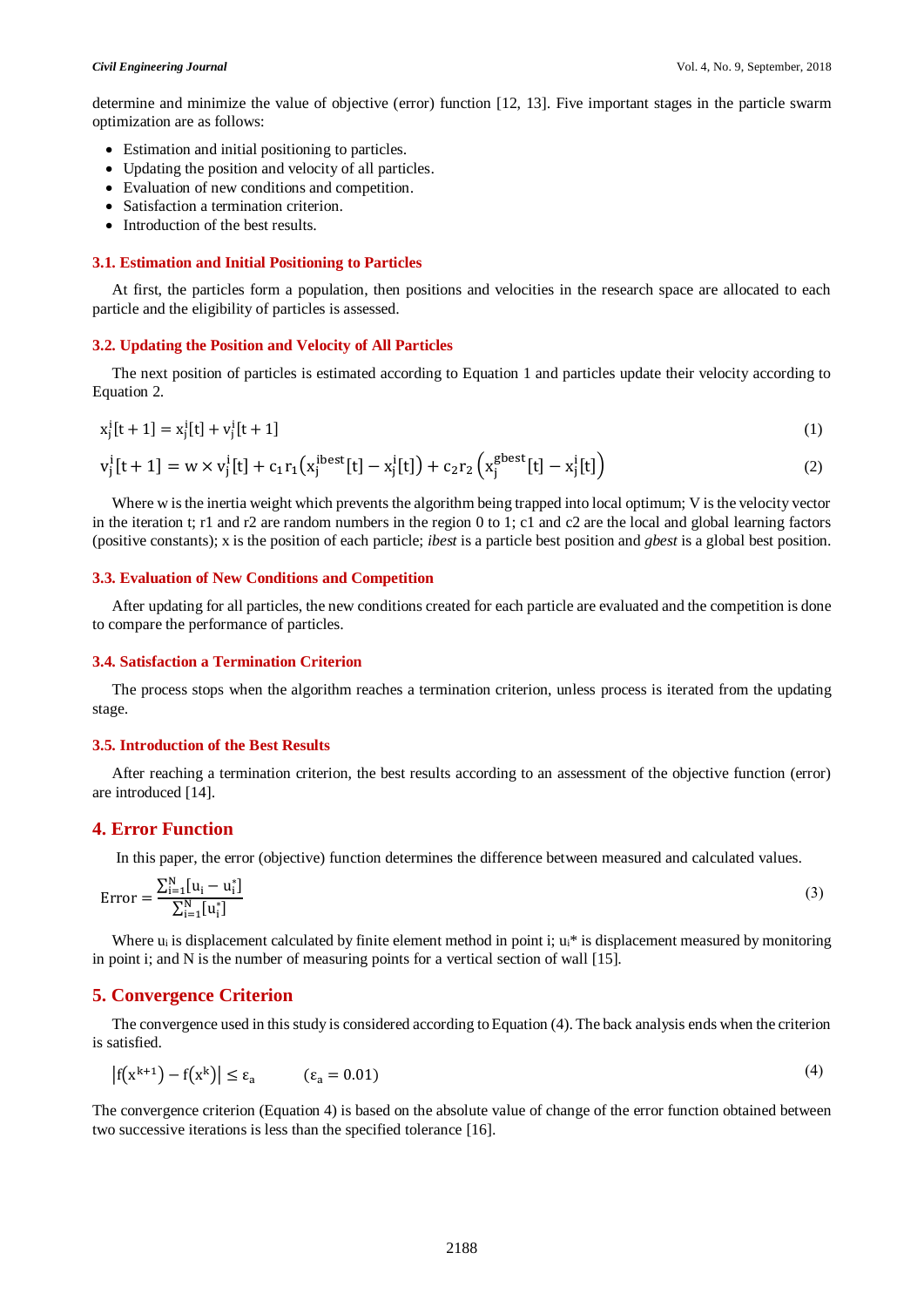# **6. Implementation of Genetic Algorithm and Particle Swarm Optimization in MATLAB**

In this paper, genetic algorithm and particle swarm optimization are implemented by coding in MATLAB. These algorithms can be applied in MATLAB for discrete and continuous problems [17, 18]. In continuous problems, the values of input data varies within a certain range and numerical values can be applied. Floating point numbers are used for codes in such problems. Uniform operators of the algorithms are often used for this type of coding. The advantages of this approach include less storage space and higher speed [19].

In discrete problems, variables do not have continuous changes in these problems and all values cannot be aligned to them. In discrete problems, the set of variables being optimized are coded as binary strings and then attached to each other [17].

# **7. Verification**

The numerical results of the studies by Babu and Singh are chosen for verification. They analyzed a soil nailed wall in five stages by the excavation of 2 m via Plaxis software [20]. In this paper, the modeling and analysis were done by Abaqus software. The results showed that the use of the Mohr-Coulomb model could affect the lateral displacement of the soil nailed wall; because the soil elasticity modulus in the reloading situation is equal to the loading condition in Abaqus, which may lead to overestimation of uplift in the excavation bottom. Hajialilue Bonab and Razavi studied several confirmed researches in relation to this problem. They modeled and analyzed a 3D model based on experimental data to find a solution against excessive uplift. According to their research, the geometry should slightly change in order to achieve a more reasonable lateral displacement of the soil nailed wall. They discussed about modification of the height of excavation bottom to the model bottom about 5 m [21]. In this paper, after modification of the geometry, the results of modeling and analysis of the soil nailed wall by Abaqus indicate a good agreement with the results of the studies by Babu and Singh in Figure 1 (error less than 5%).



**Figure 1. Comparison of numerical results**

# **8. Introduction of Case Study**

The west side of the project consists of three layers of homogeneous CL-type gravel-clay as well as SC- and GCtype clayey gravel and sand, classified by according to USCS; as well as, the groundwater level is not considered in geometry of the soil. The selected type of soil was excavated in 7 lifts to a depth of 15 m. To stabilize the wall, a nailing system is implemented with an angle of 15 degrees and 2 m distances between boreholes. The load of behind the wall is estimated about 10 KN/ $m<sup>2</sup>$  and the monitoring data of reflector no.23 located on the top of west side indicates 8mm lateral displacement.

Three parameters of the soil such as soil friction angle  $(\phi)$ , elastic modulus (E) and cohesion (C) are selected for the back analysis and the other parameters that do not have much effect are ignored.

- Poisson ratio  $v=0.3$
- Dilation angle  $\Psi = \phi 30^\circ$

Jacky's formula is also used to calculate the coefficient of lateral earth pressure.

 $Ko = 1 - sin(\emptyset)$  (5)

Table 1 represents the mechanical parameters used for stability design and calculations.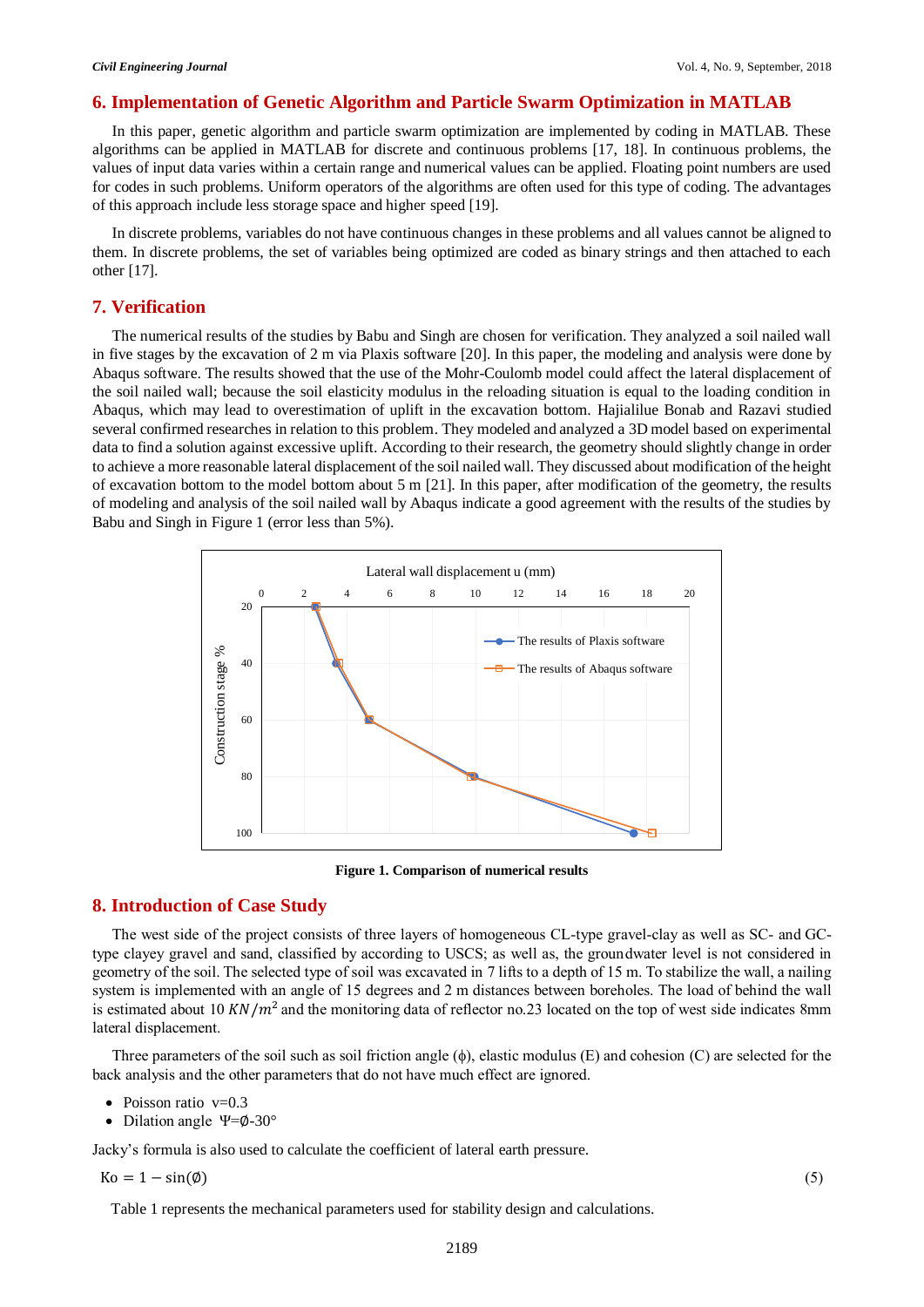| Depth(m)     | Angle of friction $(°)$ | <b>Cohesion (KPa)</b> | Elastic modulus (MPa) | Specific weight $(KN/m3)$ |
|--------------|-------------------------|-----------------------|-----------------------|---------------------------|
| 0-2 Backfill | 30                      |                       | 60                    | 16.2                      |
| $2 - 8$      | 30                      | 30                    | 60                    | 15.6                      |
| $8 - 15$     | 30                      | 50                    | 60                    | 19.6                      |

| Table 1. Summary of soil physical and mechanical parameters |
|-------------------------------------------------------------|
|-------------------------------------------------------------|

### **9. Analysis of Case Study and Implementation of Python Programming Language**

After modeling and analyzing the project, the Python programming language provides a basis for establishing a link between the algorithms (GA and PSO) in environment of MATLAB computing software and Abaqus software. This fully automated cycle is able to perform the back analysis without human intervention, e.g. performing the process of searching by the algorithms, modeling and analyzing the project by finite element method, determining the soil strength parameters, calculating the objective (error) function, introducing the best soil strength parameters as optimal parameters, satisfy the convergence criterion and introducing the minimum error. Lateral displacement of the soil nailed wall  $(u_x)$ , read from reflector no.23, is used as a criterion for determining soil strength parameters in the back analysis.

### **10. Effective Parameters of Genetic Algorithm and Particle Swarm Optimization**

The results may be improved by increasing and selecting the correct values for parameters such as the population size (npop) and maximum number of iterations (maxiter) in the genetic algorithm and the number of particles (npar) and maximum number of iterations (maxiter) in the particle swarm optimization [11].

# **11. Feasibility of Back Analysis**

The results of project monitoring and finite element analysis show a 73.7% difference in lateral displacement. The back analysis should be implemented to reduce the difference.



**Figure 2. Comparison of the results of ateral displacement** 

#### **12. Back Analysis of Case Study by Genetic Algorithm and Particle Swarm Optimization**

According to Table 2, 9 soil strength parameters  $(E_1, E_2, E_3)$ ,  $(C_1, C_2, C_3)$  and  $(\phi_1, \phi_2, \phi_3)$  are considered for the first to third soil layers of the project site in certain ranges in order to implement the displacement back analysis. In this paper, effective parameters (npop, npar, maxiter) and the soil strength parameters ranges are considered in similar conditions and the case study considered as a continuous problem for genetic algorithm and particle swarm optimization to implement the back analysis in MATLAB software.

| Table 2. Ranges of soil strength parameters         |                                                                         |  |  |  |  |  |  |  |
|-----------------------------------------------------|-------------------------------------------------------------------------|--|--|--|--|--|--|--|
| Emin < E < Emarctanes                               |                                                                         |  |  |  |  |  |  |  |
| Cmin < C < Cmax                                     |                                                                         |  |  |  |  |  |  |  |
| $\phi$ min < $\phi$ < $\phi$ max                    |                                                                         |  |  |  |  |  |  |  |
| E for all layers (MPa)                              | $E_{\text{min}} = 60$ $E_{\text{max}} = 100$                            |  |  |  |  |  |  |  |
| $C_1$ for first layer (KPa)                         | $C_{\text{min}} = 10$ $C_{\text{max}} = 25$                             |  |  |  |  |  |  |  |
| $C_2$ and $C_3$ for second and<br>third layer (KPa) | $C_{\text{min}} = 25$ $C_{\text{max}} = 45$                             |  |  |  |  |  |  |  |
| $\phi$ for all layers                               | $\phi_{\text{min}=25}$ <sup>o</sup> $\phi_{\text{max}=38}$ <sup>o</sup> |  |  |  |  |  |  |  |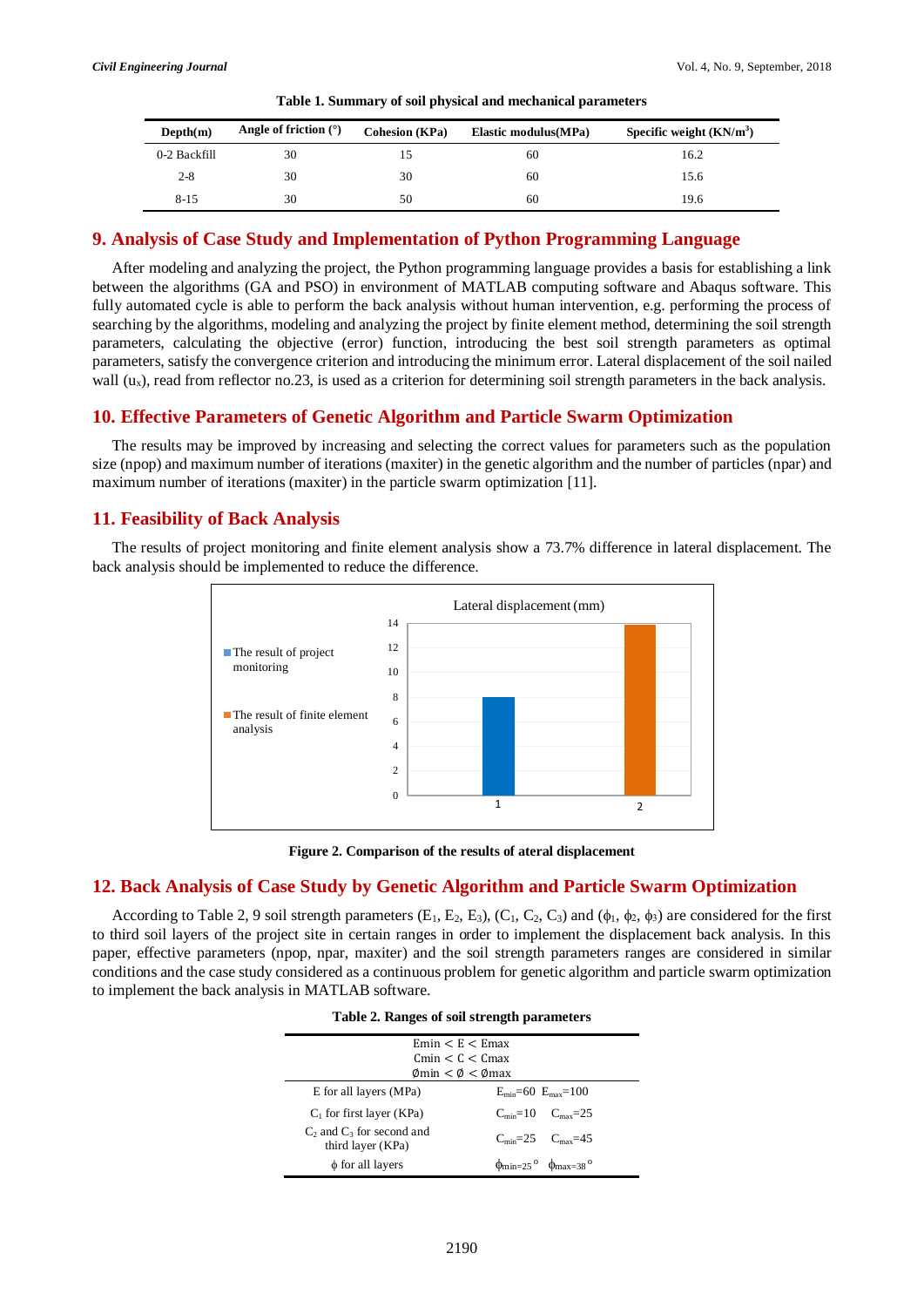The back analysis by GA and PSO is demonstrated in Figures 3 and 4.



**Genetic** algorithm



**Figure 3. Back analysis by genetic algorithm**

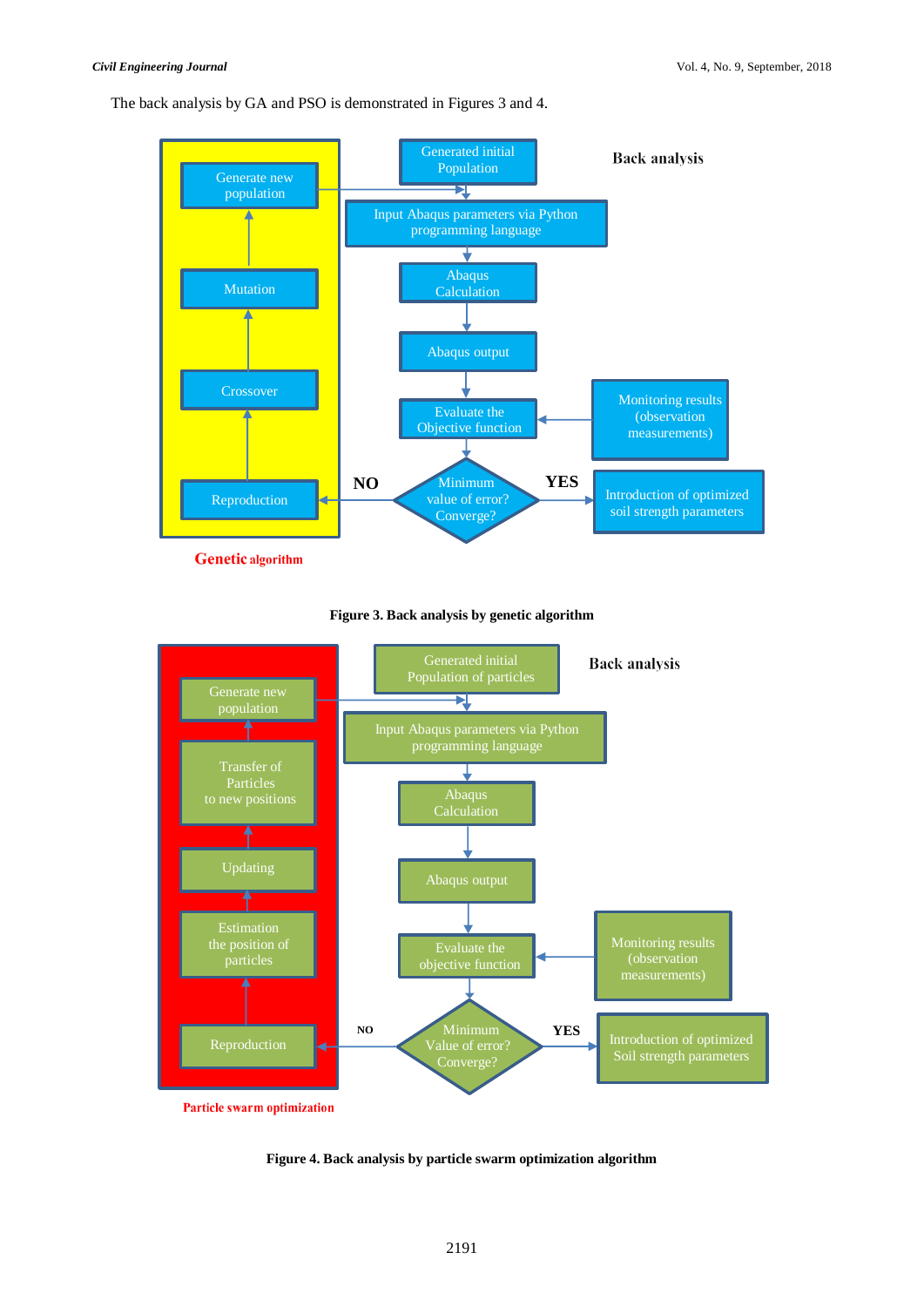## **13. Back Analysis Results**

In this paper, acceptable results are based on reduction of the value of error function (the difference between numerical and monitoring results (observation measurements)) to less than 5% and to satisfaction of the convergence criterion. After the back analysis using GA and PSO under similar conditions (maxiter  $_{GA}$  = maxiter  $_{PSO}$ , npop = npar, identical numerical ranges for the soil strength parameters), the genetic algorithm satisfies the convergence criterion and reduces the error to less than 5% by 254 iterations of finite element analysis and checking objective function. The back analysis using GA stops after reaching the termination condition and 9 soil strength parameters (parameters of Mohr– Coulomb model) are simultaneously introduced and determined for the three soil layers. However, the PSO algorithm cannot reduce the amount of error function to less than 5% by 254 iterations, unlike GA; the back analysis should continue by PSO algorithm or the ranges must be more limited. Finally, it can be concluded that the genetic algorithm has been more successful in this research. The results of last 5 evaluations of each algorithm are listed In Tables 3 and 4.

| No. of<br>analysis | Error %<br>$(F\%)$ | $E_1$<br>(MPa) | E <sub>2</sub><br>(MPa) | E <sub>3</sub><br>(MPa) | C <sub>1</sub><br>(KPa) | C <sub>2</sub><br>(KPa) | $C_3$<br>(KPa) | Ф1<br>(Degree) | Ф2<br>(Degree) | Ф3<br>(Degree) |
|--------------------|--------------------|----------------|-------------------------|-------------------------|-------------------------|-------------------------|----------------|----------------|----------------|----------------|
| 250                | 2.36               | 89.5           | 95.4                    | 97.6                    | 18.4                    | 36.3                    | 39.8           | 29.9           | 29.7           | 35.5           |
| 251                | 3.46               | 88.6           | 95.4                    | 96.6                    | 18.4                    | 35.5                    | 38.4           | 29.9           | 29.5           | 35.5           |
| 252                | 1.88               | 98.6           | 97.4                    | 98.8                    | 18.6                    | 36.6                    | 40.3           | 30.5           | 31.2           | 34.2           |
| 253                | 1.68               | 90.7           | 98.5                    | 98.8                    | 18                      | 36.2                    | 39.9           | 28.4           | 30.3           | 34.1           |
| 254                | 1.61               | 89.7           | 97                      | 98.6                    | 18.8                    | 32.8                    | 39.9           | 30.5           | 31.4           | 35.2           |

**Table 3. Estimation process of the soil strength parameters by GA**

The convergence criterion is determined using Equation (4), according to the value of error function in the last two analyses.

|                    | -                  |                |                         |                         |                         |                         |                |                |                |                |
|--------------------|--------------------|----------------|-------------------------|-------------------------|-------------------------|-------------------------|----------------|----------------|----------------|----------------|
| No. of<br>analysis | Error %<br>$(F\%)$ | $E_1$<br>(MPa) | E <sub>2</sub><br>(MPa) | E <sub>3</sub><br>(MPa) | C <sub>1</sub><br>(KPa) | C <sub>2</sub><br>(KPa) | $C_3$<br>(KPa) | Ф1<br>(Degree) | Ф2<br>(Degree) | Фз<br>(Degree) |
| 250                | 11.38              | 93.2           | 96.7                    | 90.1                    | 20.5                    | 40.1                    | 36.3           | 32.6           | 28.7           | 29.9           |
| 251                | 27.9               | 63             | 91.2                    | 82.7                    | 20.3                    | 27.5                    | 25.2           | 26.5           | 37.9           | 31.9           |
| 252                | 29.8               | 73.4           | 72.4                    | 84.1                    | 22.9                    | 28.3                    | 38.1           | 27.9           | 32.7           | 29.2           |
| 253                | 42.8               | 87.6           | 63.3                    | 66.1                    | 19.5                    | 43.3                    | 35.8           | 35.5           | 28.8           | 36.5           |
| 254                | 16.2               | 99.8           | 64.3                    | 90.9                    | 19.4                    | 25.1                    | 42.4           | 25.2           | 36.7           | 34.8           |

**Table 4. Estimation process of soil strength parameters by PSO**

Given the estimated error percentage and satisfaction of the convergence criterion by genetic algorithm, the results of genetic algorithm are considered as acceptable parameters and the results of particle swarm optimization algorithm are rejected. Acceptable parameters are considered as equivalent soil parameters because the lateral displacement of soil nailed wall is affected by many factors such as previous stresses, depth and area of excavation, overheads, consolidation, drainage operations and etc. In Figures (5) to (7), the initial values of soil strength parameters used in the design are compared with the estimated values by GA and PSO for the project.



**Figure 5. Comparison of initial with optimized values of Young's modulus**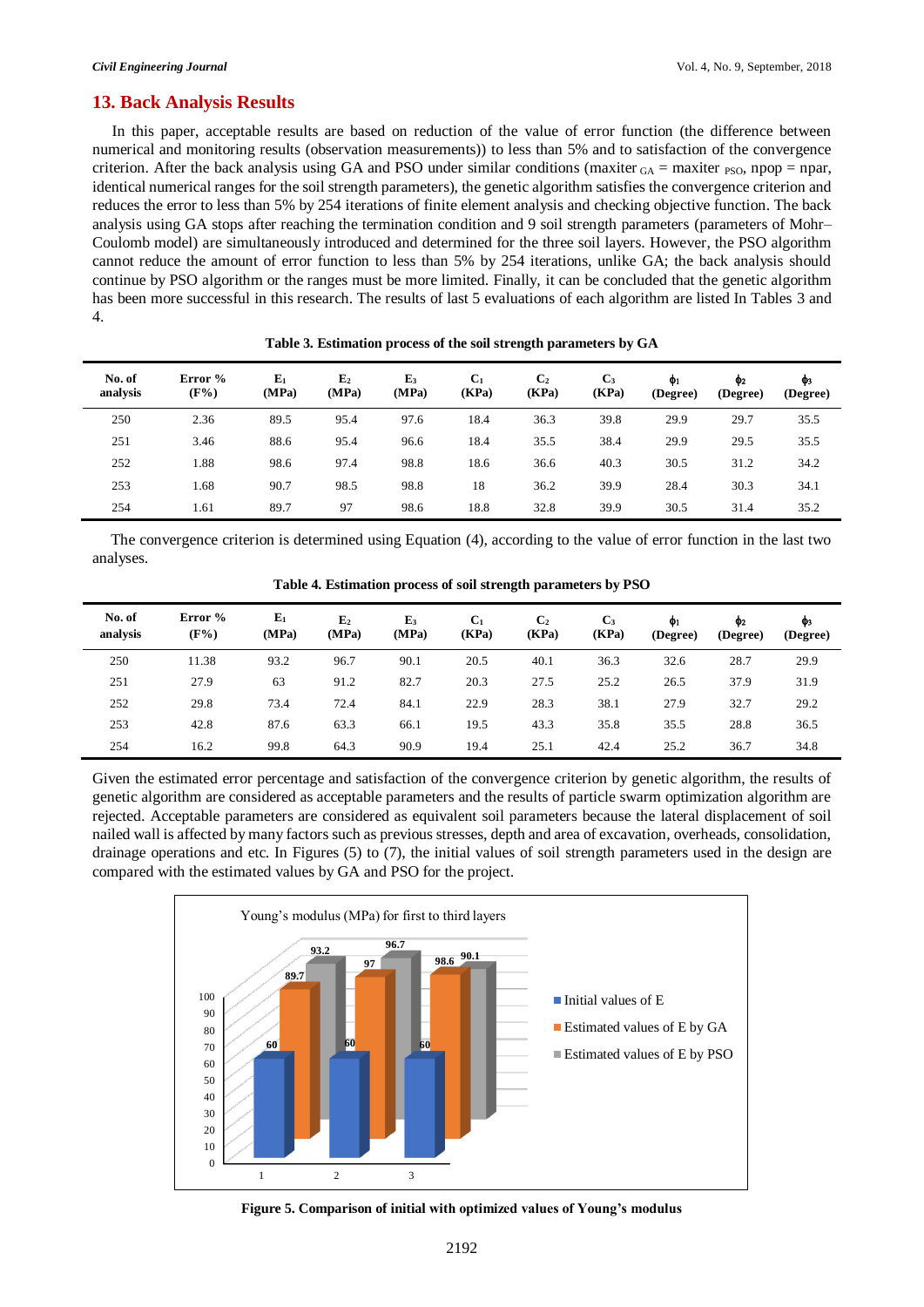

**Figure 6. Comparison of initial and optimized values of cohesion**



**Figure 7. Comparison of initial and optimized values of soil friction angle**

In Figure 8, the lateral displacement approximated by the algorithms (by estimating the soil strength parameters) is compared with the displacement read in project monitoring (observation measurements).



**Figure 8. Comparison of lateral displacement obtained by GA and PSO versus project monitoring operation**

The results show the highest increasing changes in optimized values of elastic modulus. Underestimated values are used in design because of limitations in field or laboratory tests to estimate the soil strength parameters, which declines cost-effectiveness of project.

Figures 9 to 11 illustrate the estimation of the most effective parameter (Young's modulus) for the first to third layers in accordance with final population or last 15 final results (npop=npar=15) until the analysis No.254, to investigate and compare the results of back analysis using GA and PSO.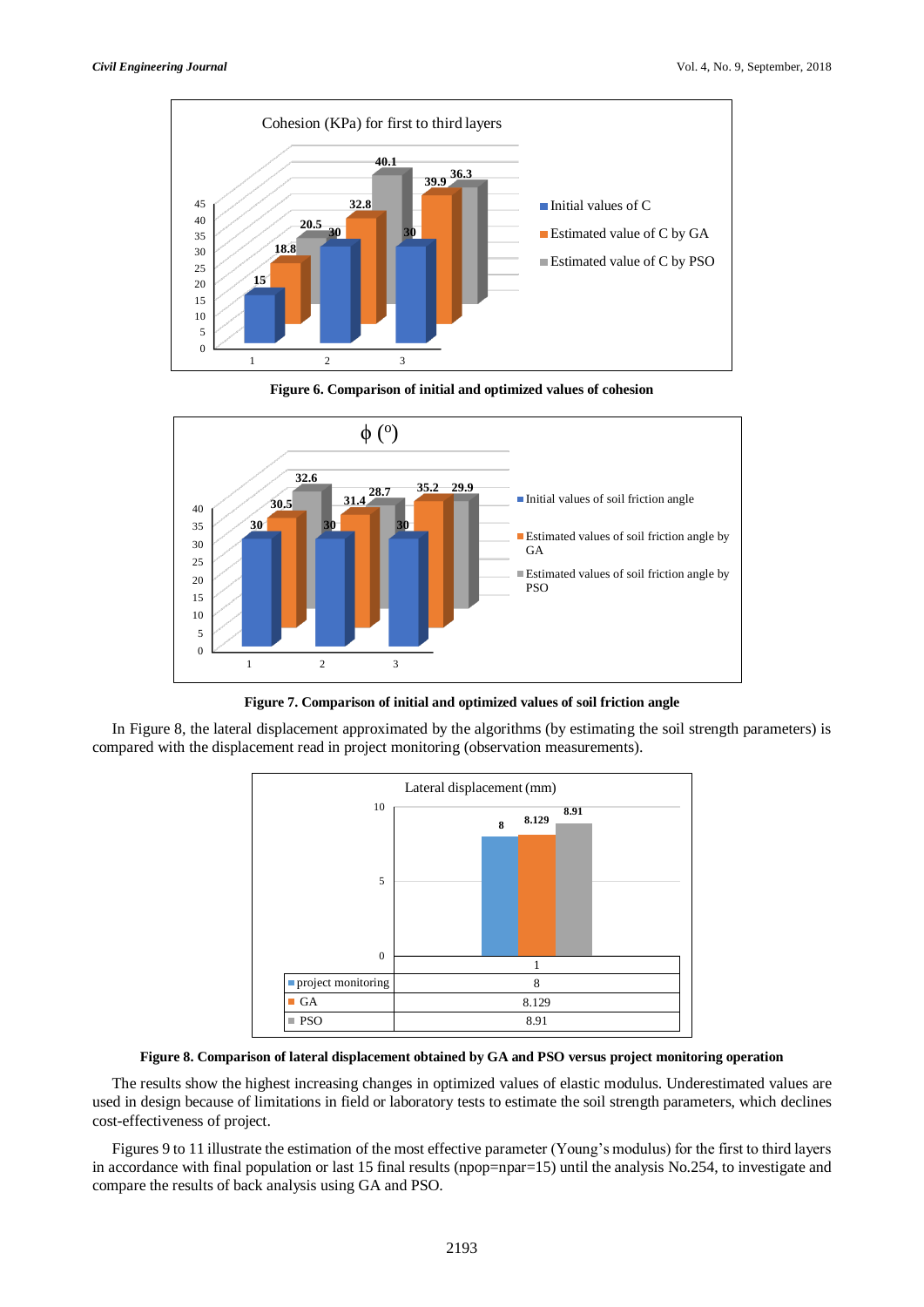

**Figure 9. Comparison of Young's modulus for first layer versus third layer in accordance with final population**



PSO GA

**Figure 10. Comparison of Young's modulus for second layer versus third layer in accordance with final population**



**Figure 11. Comparison of Young's modulus for first layer versus second layer in accordance with final population**

In Figures 9 to 11, the results of GA show a good convergence and concentration around the optimal point in comparison with the results of PSO.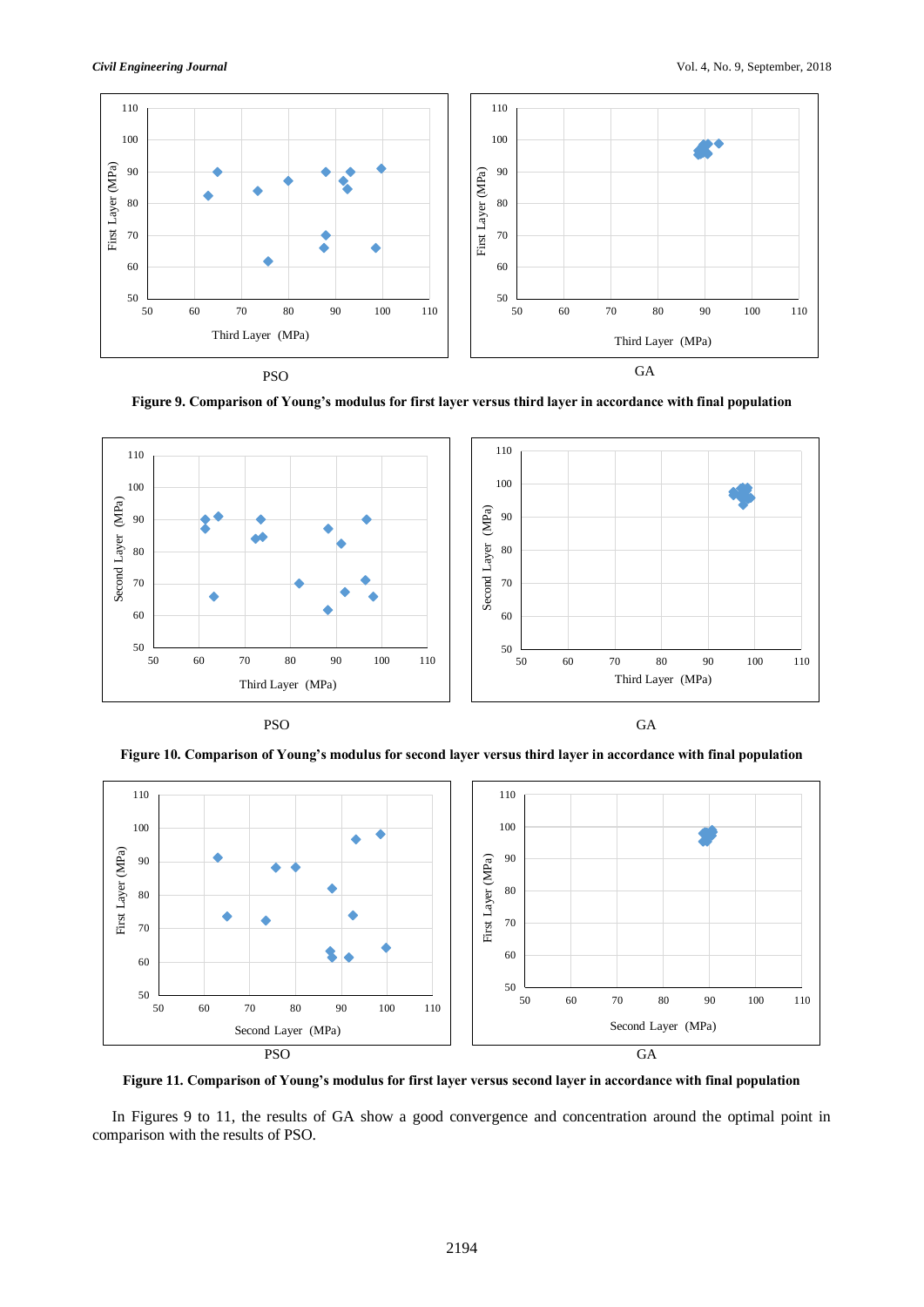## **14. Conclusion**

In this paper, the back analysis was carried out automatically without human intervention to determine soil strength parameters in an excavation project in Tehran city using genetic algorithm and particle swarm optimization. This fully automated process was done by establishing a link between MATLAB and Abaqus software by Python programming language. When the soil strength parameters such as Young's modulus, cohesion and soil friction angle were determined by genetic algorithm and particle swarm optimization under similar conditions, the genetic algorithm could satisfy the convergence criterion and reduce the error to less than 5% by 254 iterations of finite element analysis and check of error function. The back analysis using genetic algorithm stopped when reached the termination condition and 9 soil strength parameters(parameters of the Mohr–Coulomb model) were simultaneously introduced for the 3 soil layers of the project. However, the particle swarm optimization algorithm failed to reduce the value of error to less than 5% by 254 iterations of finite element analysis, unlike the genetic algorithm. The back analysis must continue by particle swarm optimization algorithm to achieve the termination condition, which involves time consuming calculations. The re-evaluation of the back analysis by PSO showed that it could achieve the convergence criterion and error less than 5% in smaller ranges of the soil strength parameters.

This could indicate the superiority of GA versus PSO in such problems. The results of the back analysis by GA were selected as equivalent optimized results for the project. So, this method can be employed in professional problems for cost-effectiveness of the projects. However, the disadvantage of GA and PSO is the time-consuming process to achieve the termination condition.

# **15. Acknowledgements**

Thank God for success in accomplishment of this research and Dr. Mojtaba Salehi Dezfuli for his support and effective comments.

# **16. References**

[1] Rechea, C., S. Levasseur, and R. Finno. "Inverse Analysis Techniques for Parameter Identification in Simulation of Excavation Support Systems." Computers and Geotechnics 35, no. 3 (May 2008): 331–345. doi:10.1016/j.compgeo.2007.08.008.

[2] Dehghan, A., F. Rezaee, and A. Ghanbari, "Back analysis of Karaj metro tunnel to determine geomechanical parameters of the encompassing soil." Geological Engineering Journal, No.2 (2009).

[3] Sakurai, Shunsuke, Shinichi Akutagawa, Kunifumi Takeuchi, Masato Shinji, and Norikazu Shimizu. "Back Analysis for Tunnel Engineering as a Modern Observational Method." Tunnelling and Underground Space Technology 18, no. 2–3 (April 2003): 185– 196. doi:10.1016/s0886-7798(03)00026-9.

[4] Pourbanaee, S. "Back analysis of the behavior of tied walls using numerical modeling and monitoring results", Master thesis (2013).

[5] Eshghi, Kourosh, and Mehdi Kariminasab. "An analysis of metaheuristic algorithms and design methods", 1st edition, Tehran: Sharif University of Technology Publications, (2016).

[6] Holland, J. "Adaptation in natural and artificial systems: an introductory analysis with application to biology." Control and artificial intelligence, (1975).

[7] Vahdati, Pooya, Séverine Levasseur, Hans Mattsson, and Sven Knutsson. "Inverse soil parameter identification of an earth and rockfill dam by genetic algorithm optimization." In ICOLD European Club Symposium: doi:10/04/2013-12/04/2013. 2013.

[8] Levasseur, S., Y. Malécot, M. Boulon, and E. Flavigny. "Soil Parameter Identification Using a Genetic Algorithm." International Journal for Numerical and Analytical Methods in Geomechanics 32, no. 2 (2008): 189–213. doi:10.1002/nag.614.

[9] Goldberg, DE. "Algorithmes Genetiques: Exploration, Optimisation et Apprentissage Automatique. Adisson-Wesley: Reading, MA, (1991).

[10] Pal, Surajit, G. Wije Wathugala, and Sukhamay Kundu. "Calibration of a Constitutive Model Using Genetic Algorithms." Computers and Geotechnics 19, no. 4 (January 1996): 325–348. doi:10.1016/s0266-352x(96)00006-7.

[11] https://faradars.org/courses/mvrps9011-particle-swarm-optimization-tutorials.

[12] Bullnheimer, Bernd, Richard F. Hartl, and Christine Strauss. "A new rank based version of the Ant System. A computational study." (1997).

[13] Dorigo, M., V. Maniezzo, and A. Colorni. "Ant System: Optimization by a Colony of Cooperating Agents." IEEE Transactions on Systems, Man and Cybernetics, Part B (Cybernetics) 26, no. 1 (1996): 29–41. doi:10.1109/3477.484436.

[14] Olariu, Stephan, and Albert Zomaya, eds. "Handbook of Bioinspired Algorithms and Applications." Chapman & Hall/CRC Computer & Information Science Series (September 29, 2005). doi:10.1201/9781420035063.

[15] Hashemi, S. M. "Back analysis of soil strength parameters by genetic algorithms", Master thesis (2017).

[16] Tang, Yu-Geng, and Gordon Tung-Chin Kung. "Application of Nonlinear Optimization Technique to Back Analyses of Deep Excavation." Computers and Geotechnics 36, no. 1–2 (January 2009): 276–290. doi: 10.1016/j.compgeo.2008.02.004.